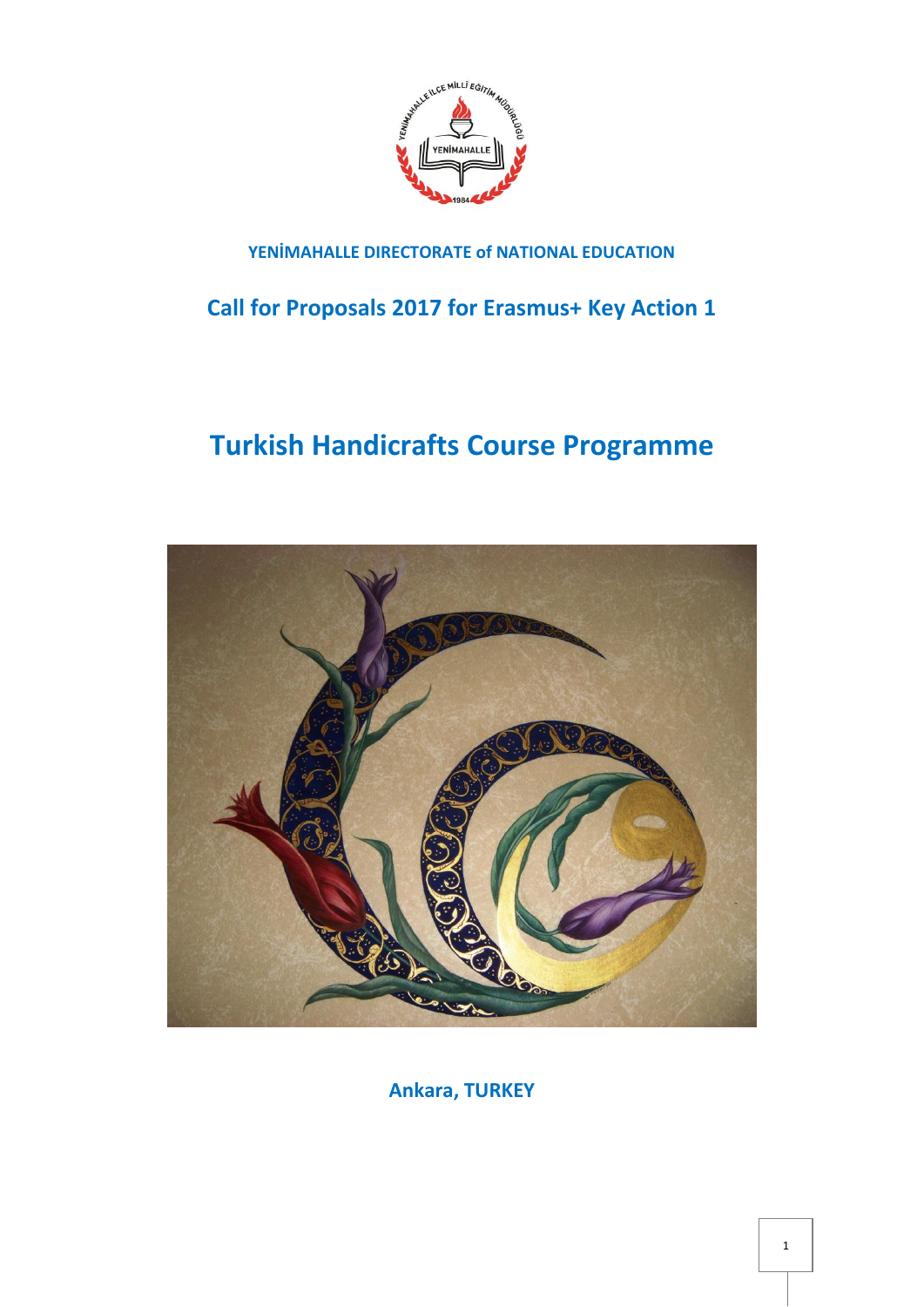## **HOSTING ORGANIZATION**

Yenimahalle Directorate of National Education (YIMEM) is a governmental regional educational authority in charge of planning and coordination of all educational and training activities from preschool to the end of secondary school. Along with schools the institution provides services to community with Consulting&Research Centre, Public Education Centre, Vocational Guiding Department, Guiding Research and Development, Vocational Training Centre, Apprenticeship and Vocational Technical Education which support adult training with non-formal courses to create a better social cohesion and opportunities for employability for beneficiaries. The vision of the institution is to ensure authentic contribution of the development of Turkish National Education system by providing effective usage of knowledge, skills, values and technology required for knowledge era of today's world. YIMEM shall maintain constant liaison with the partners and cooperate with the rest of the consortium in all administrative, dissemination strategies. YIMEM will be active especially in the dissemination of project outcomes since it is an umbrella organization and can reach students and adults in the district.

# **INTRODUCTION OF THE COURSE**

Handicrafts have been around since man's earliest days in accordance with the prevailing environmental conditions. The first examples were necessities such as protection or coverings. Handicrafts were later improved and adapted according to environmental conditions, eventually becoming "traditional" and accepted as an art that reflects the artistic sense, feelings and cultural characteristics of a society.

Traditional Turkish handicrafts form a rich mosaic by bringing together genuine values with the cultural heritage of the different civilizations which have passed through Anatolia over the millennia.

In this course participants will have information about Turkish handicrafts and get a chance to make practice marbling, illumination and gilding.

#### **EBRU**

Paper marbling is a method of aqueous surface design, which can produce patterns similar to smooth [marble](https://en.wikipedia.org/wiki/Marble) or other kinds of stone. The pattern sare the result of color floated on either plain water or a viscous solution known as [size,](https://en.wikipedia.org/wiki/Sizing) and then carefully transferred to an absorbent surface, such as [paper](https://en.wikipedia.org/wiki/Paper) or fabric. Through several centuries, people have applied marbled materials to a variety of surfaces. It is often employed as a writing surface for [calligraphy,](https://en.wikipedia.org/wiki/Calligraphy) and especially book covers and papers in book [binding](https://en.wikipedia.org/wiki/Bookbinding) and [stationery.](https://en.wikipedia.org/wiki/Stationery) Part of its appeal is that each print is a unique [monotype](https://en.wikipedia.org/wiki/Monotype) In T [urkey,](https://en.wikipedia.org/wiki/Turkey) the art is widely known as ebru today, and continues to be very popular.

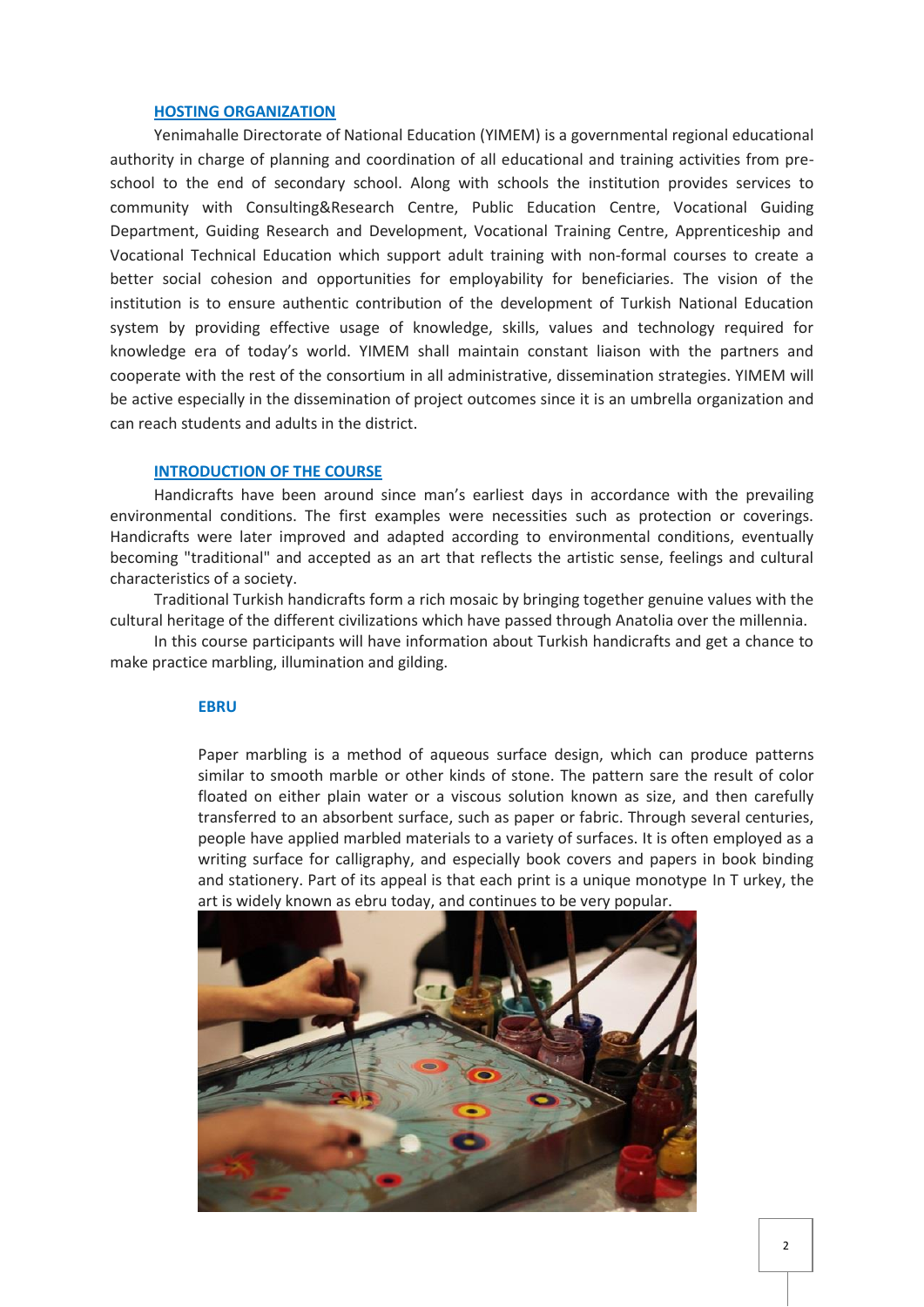# **ILLUMINATION AND GILDING**

Known as tezhip in Turkish, this is an old decorative art. The word tezhip means turning gold or covering with gold leaf in Arabic. Yet tezhip can be done with paint as well as with gold leaf. It was mostly employed in hand written book sand on the edges of calligraphic texts.

The art of illumination has been practiced as widely in the West as it has in the East. In the Middle Ages in particularly it was widely used to decorate Christian religious text sand prayer books. Gradually however, Picture illustrations became more popular, and illumination became restricted to decorating the capital letters in main headings.